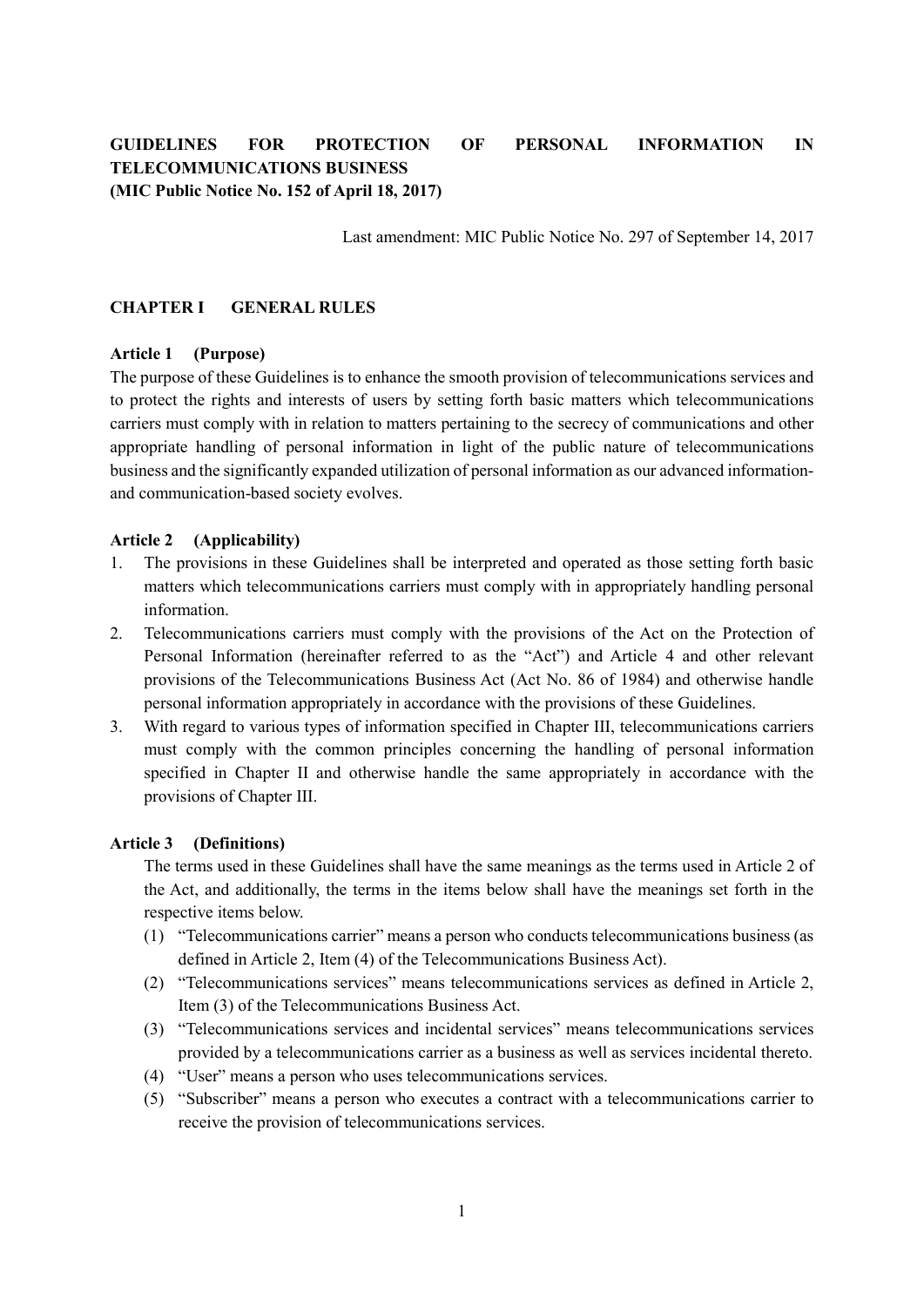# **CHAPTER II COMMON PRINCIPLES REGARDING HANDLING OF PERSONAL INFORMATION**

# **Article 4 (Specifying a Utilization Purpose)**

- 1. A telecommunications carrier shall, in handling personal information, specify the purpose of utilizing the personal information (hereinafter referred to as a "utilization purpose") as explicitly as possible.
- 2. A telecommunications carrier shall, in case of altering a utilization purpose, not do so beyond the scope recognized reasonably relevant to the pre-altered utilization purpose.
- 3. A telecommunications carrier shall make efforts so that the utilization purpose specified pursuant to Paragraph 1 will not go beyond the scope necessary in order to provide telecommunications services and incidental services.

# **Article 5 (Restriction due to a Utilization Purpose)**

- 1. A telecommunications carrier shall not handle personal information without obtaining in advance a principal's consent beyond the necessary scope to achieve a utilization purpose specified pursuant to the provisions under the preceding Article.
- 2. A telecommunications carrier shall, in case of having acquired personal information accompanied with succeeding a business from another personal information handling business operator because of a merger or other reason, not handle the personal information without obtaining in advance a principal's consent beyond the necessary scope to achieve the pre-succession utilization purpose of the said personal information.
- 3. The provisions under the preceding two paragraphs shall not apply to those cases set forth in the following:
	- (1) cases based on laws and regulations;
	- (2) cases in which there is a need to protect a human life, body or fortune, and when it is difficult to obtain a principal's consent;
	- (3) cases in which there is a special need to enhance public hygiene or promote fostering healthy children, and when it is difficult to obtain a principal's consent;
	- (4) cases in which there is a need to cooperate in regard to a central government organization or a local government, or a person entrusted by them performing affairs prescribed by laws and regulations, and when there is a possibility that obtaining a principal's consent would interfere with the performance of the said affairs.
- 4. Notwithstanding the provisions of the preceding three paragraphs, a telecommunications carrier shall not use personal information protected under the secrecy of communications except if there is consent of the users or other justifiable cause for noncompliance with the law.

## **Article 6 (Restriction on Acquisition)**

A telecommunications carrier shall strive to limit its acquisition of personal information to cases where such information is required in order to provide telecommunications services and incidental services.

## **Article 7 (Proper Acquisition)**

1. A telecommunications carrier shall not acquire personal information by deceit or other improper means.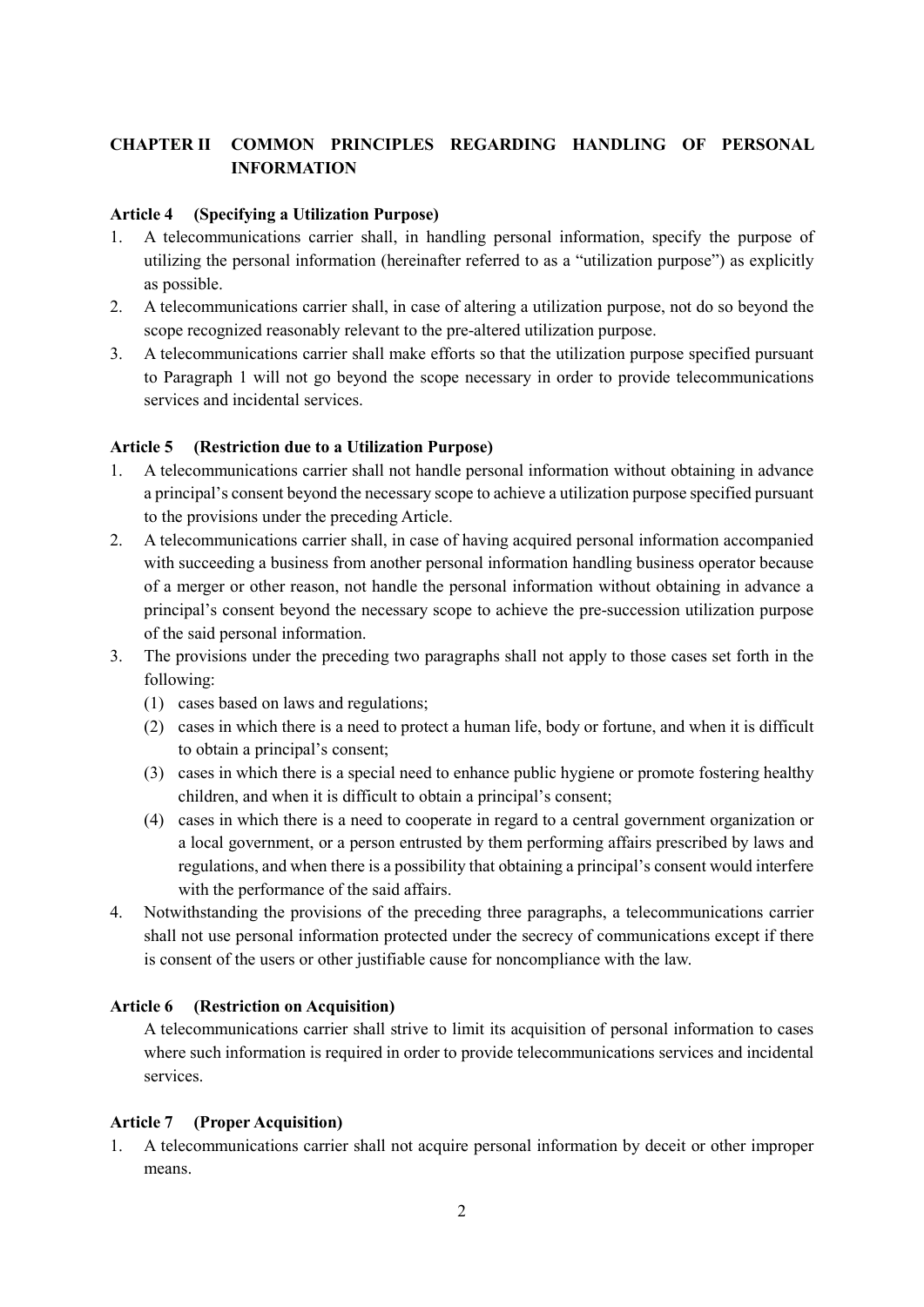- 2. A telecommunications carrier shall, except in those cases set forth in the following, not acquire special care-required personal information without obtaining in advance a principal's consent:
	- (1) cases based on laws and regulations;
	- (2) cased in which there is a need to protect a human life, body or fortune, and when it is difficult to obtain a principal's consent;
	- (3) cases in which there is a special need to enhance public hygiene or promote fostering healthy children, and when it is difficult to obtain a principal's consent;
	- (4) cases in which there is a need to cooperate in regard to a central government organization or a local government, or a person entrusted by them performing affairs prescribed by laws and regulations, and when there is a possibility that obtaining a principal's consent would interfere with the performance of the said affairs;
	- (5) cases in which the said special care-required personal information is being open to the public by a principal, a government organization, a local government, a person set forth in each item of Article 76, paragraph (1) of the Act, a foreign government, a foreign government agency, a local government in a foreign country, an international organization, or a person equivalent to the person set forth in each item of Article 76, paragraph (1) of the Act;
	- (6) cases in which seemingly-clear special care-required personal information is acquired by visual observation, filming or photographing of a principal;
	- (7) when receiving the provision of special care-required personal information organized as personal data in those cases set forth in each item of Article 15, Paragraph 10.
- 3. Notwithstanding the provisions of the preceding paragraph, a telecommunications carrier shall not acquire personal information protected under the secrecy of communications except where there is other justifiable cause for noncompliance with the law.

# **Article 8 (Notification etc. of a Utilization Purpose when Acquiring)**

- 1. A telecommunications carrier shall, in case of having acquired personal information except in cases where a utilization purpose has been disclosed in advance to the public, promptly inform a principal of, or disclose to the public, the utilization purpose.
- 2. A telecommunications carrier shall, notwithstanding the provisions under the preceding paragraph, in cases where it acquires, accompanied by concluding a contract with a principal, the principal's personal information stated in a written contract or other document (including an electromagnetic record; hereinafter the same in this paragraph) or other similar cases where it acquires directly from a principal his or her personal information stated in a written document, state a utilization purpose explicitly to the said principal. This, however, shall not apply in cases where there is an urgent need to protect a human life, body or fortune.
- 3. A telecommunications carrier shall, in case of altering a utilization purpose, inform a principal of, or disclose to the public, a post-altered utilization purpose.
- 4. The provisions of the preceding three paragraphs shall not apply in those cases set forth in the following:
	- (1) cases in which there is a possibility that informing a principal of, or disclosing to the public, a utilization purpose would harm a principal or third party's life, body, fortune or other rights and interests;
	- (2) cases in which there is a possibility that informing a principal of, or disclosing to the public, a utilization purpose would harm the rights or legitimate interests of the said telecommunications carrier;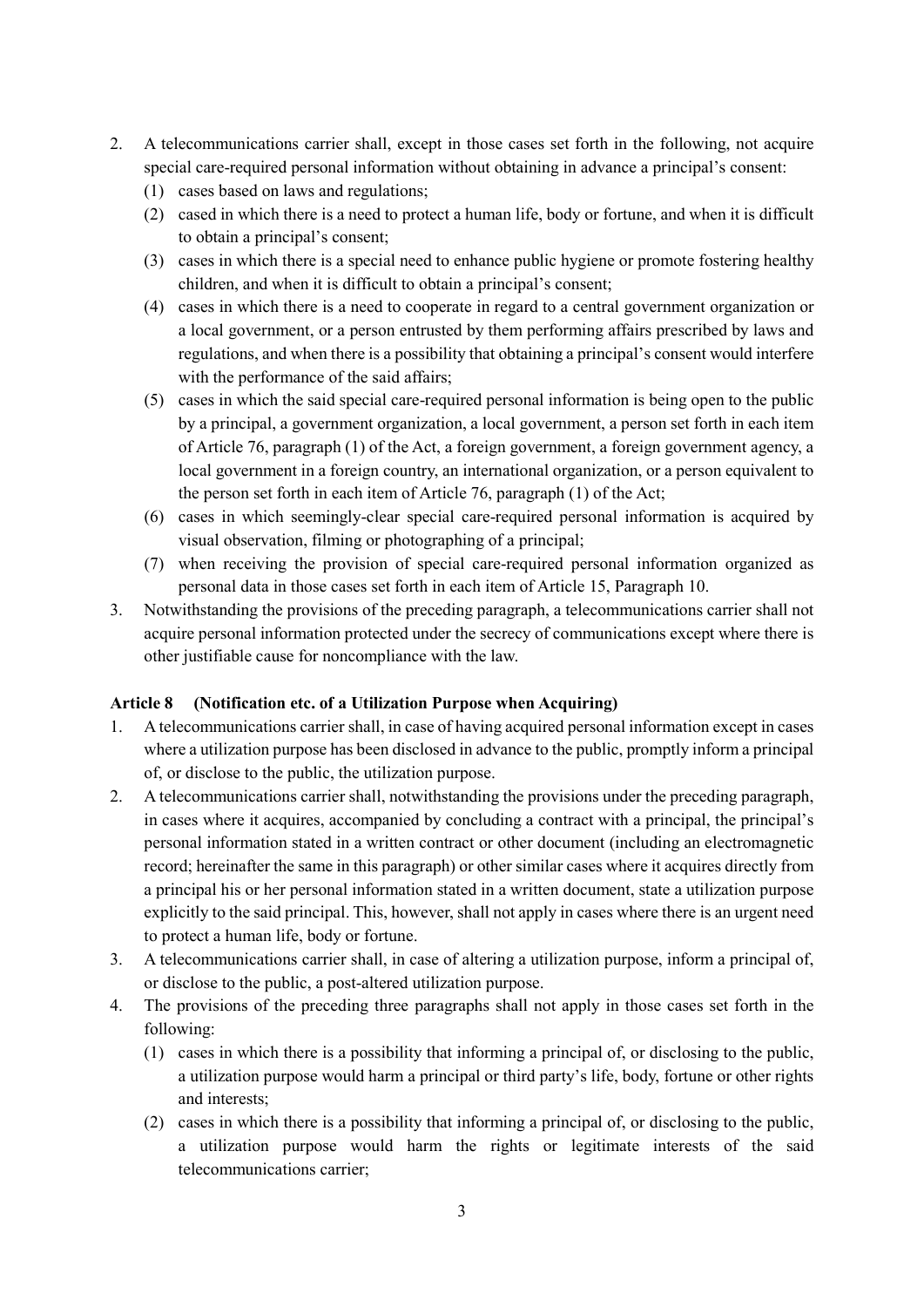- (3) cases in which there is a need to cooperate in regard to a central government organization or a local government performing affairs prescribed by laws and regulations, and when there is a possibility that informing a principal of, or disclosing to the public, a utilization purpose would interfere with the performance of the said affairs;
- (4) cases in which it can be recognized, judging from the acquisitional circumstances, that a utilization purpose is clear.

# **Article 9 (Assurance of Accuracy)**

A telecommunications carrier shall strive to keep personal data accurate and up to date within the scope necessary to achieve a utilization purpose.

## **Article 10 (Retention Period etc.)**

- 1. A telecommunications carrier shall, in handling personal data (excluding those protected under the secrecy of communications; the same shall apply hereinafter in this Article), determine a retention period to the extent necessary for the utilization purpose and strive to delete such personal data without delay after the expiration of such retention period or after such utilization has become unnecessary. This, however, shall not apply to the following cases:
	- (1) when the retention is required under the provisions of laws and regulations;
	- (2) when a principal's consent has been obtained;
	- (3) where personal data is retained by a telecommunications carrier to the extent necessary for the execution of its business, when there is a reasonable ground for not deleting such personal data;
	- (4) other than the cases set forth in the preceding three items, when there is a special reason for not deleting such personal data.
- 2. Except where the user's consent has been obtained or if there is other justifiable cause for noncompliance with the law, a telecommunications carrier shall not retain personal information protected under the secrecy of communications, and even if such retention is permitted, a telecommunications carrier shall delete such personal information promptly after the utilization purpose is achieved.

# **Article 11 (Security Control Action)**

A telecommunications carrier shall take necessary and appropriate action for the security control (hereinafter referred to as "security control action") of personal data or personal information protected under the secrecy of communications (hereinafter referred to as "personal data, etc.") including preventing the leakage, loss or damage of its handled personal data, etc.

## **Article 12 (Supervision over Employees and Trustees)**

- 1. A telecommunications carrier shall, in having its employees (including dispatched workers; the same shall apply hereinafter) handle personal data, etc., exercise necessary and appropriate supervision over the employees so as to seek the security control of the personal data, etc.
- 2. A telecommunications carrier shall strive to provide necessary education and training to its employees for the purpose of taking security control action and otherwise ensuring proper handling of personal data, etc.
- 3. A telecommunications carrier shall, in case of entrusting a whole or part of the handling of personal data, etc., exercise necessary and appropriate supervision over an entrusted person so as to seek the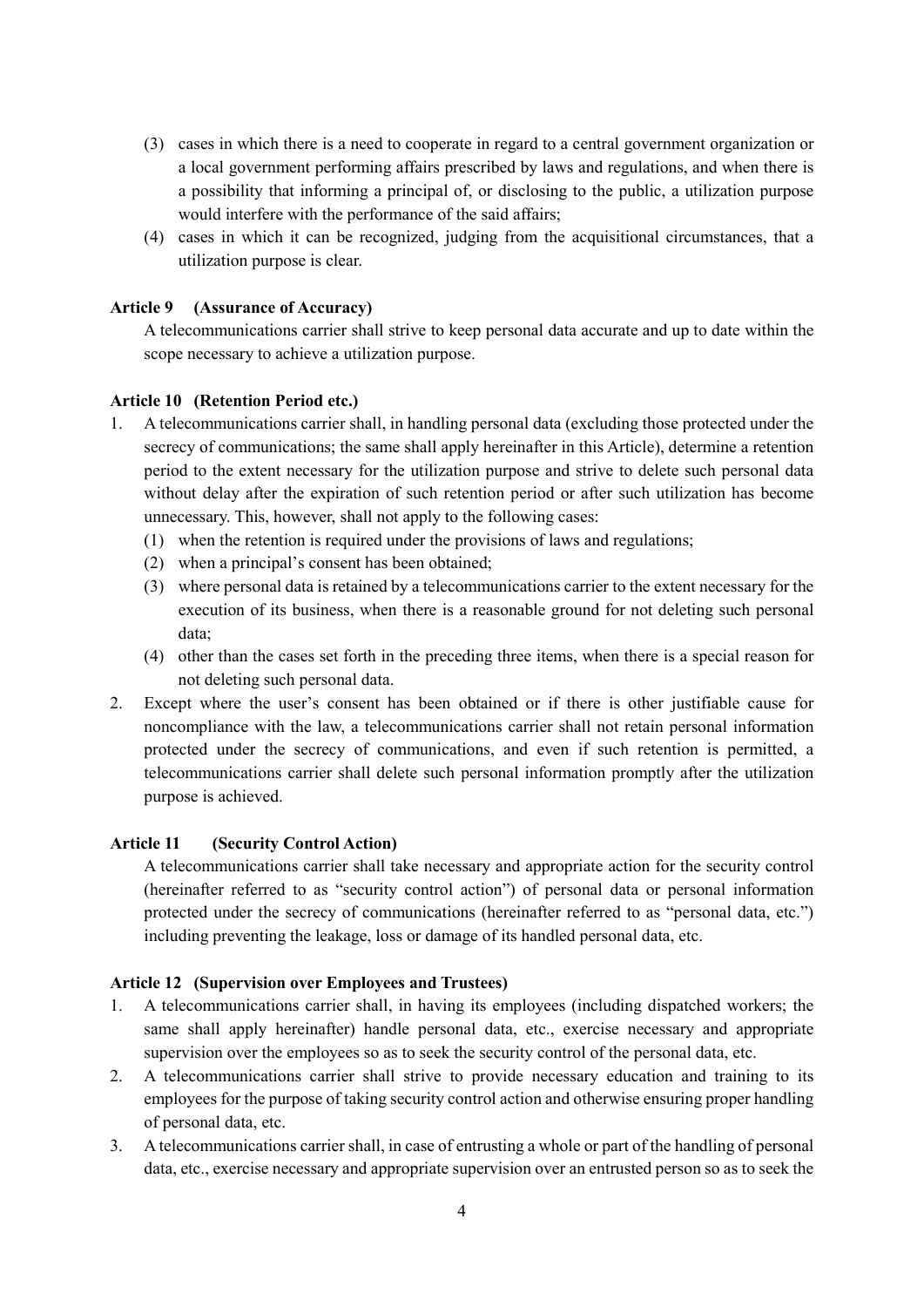security control of the personal data, etc., of which the handling has been entrusted.

### **Article 13 (Personal Information Protection Officer)**

A telecommunications carrier shall strive to appoint a personal information protection officer (which refers to a person who is in charge of the handling of personal data, etc. for such telecommunications carrier), and to have such officer implement internal regulations, establish an audit system, and oversee such telecommunications carrier's handling of personal data, etc. for compliance with these Guidelines.

## **Article 14 (Privacy Policy)**

- 1. It is appropriate for a telecommunications carrier to disclose to the public a privacy policy (which refers to a concept or policy under which such telecommunications carrier promotes the protection of personal information).
- 2. Where a telecommunications carrier makes available application software (hereinafter referred to as an "application"), it is appropriate to disclose to the public a privacy policy which clearly and appropriately provides for collection, etc. of information through such application.
- 3. Where a telecommunications carrier operates a site at which an application is made available, it is appropriate to encourage the party making such application available at such site to disclose to the public a privacy policy which clearly and appropriately provides for collection, etc. of information through such application.

#### **Article 15 (Restriction on Third Party Provision)**

- 1. A telecommunications carrier shall, except in those cases set forth in the following, not provide personal data to a third party without obtaining in advance a principal's consent:
	- (1) cases based on laws and regulations;
	- (2) cases in which there is a need to protect a human life, body or fortune, and when it is difficult to obtain a principal's consent;
	- (3) cases in which there is a special need to enhance public hygiene or promote fostering healthy children, and when it is difficult to obtain a principal's consent;
	- (4) cases in which there is a need to cooperate in regard to a central government organization or a local government, or a person entrusted by them performing affairs prescribed by laws and regulations, and when there is a possibility that obtaining a principal's consent would interfere with the performance of the said affairs.
- 2. A telecommunications carrier, in regard to personal data provided to a third party (excluding special care-required personal information; hereinafter the same in this paragraph), may, in cases where it is set to cease in response to a principal's request a third-party provision of personal data that can identify the principal and when it has in advance informed a principal of those matters set forth in the following or put them into a state where a principal can easily know, and notified them to the Personal Information Protection Commission pursuant to the provisions of Article 23, paragraph (2) of the Act, provide the said personal data to a third party notwithstanding the provisions of the preceding paragraph:
	- (1) to set a third-party provision as a utilization purpose;
	- (2) the categories of personal data provided to a third party;
	- (3) a method of a third-party provision;
	- (4) to cease, in response to a principal's request, a third-party provision of personal data that can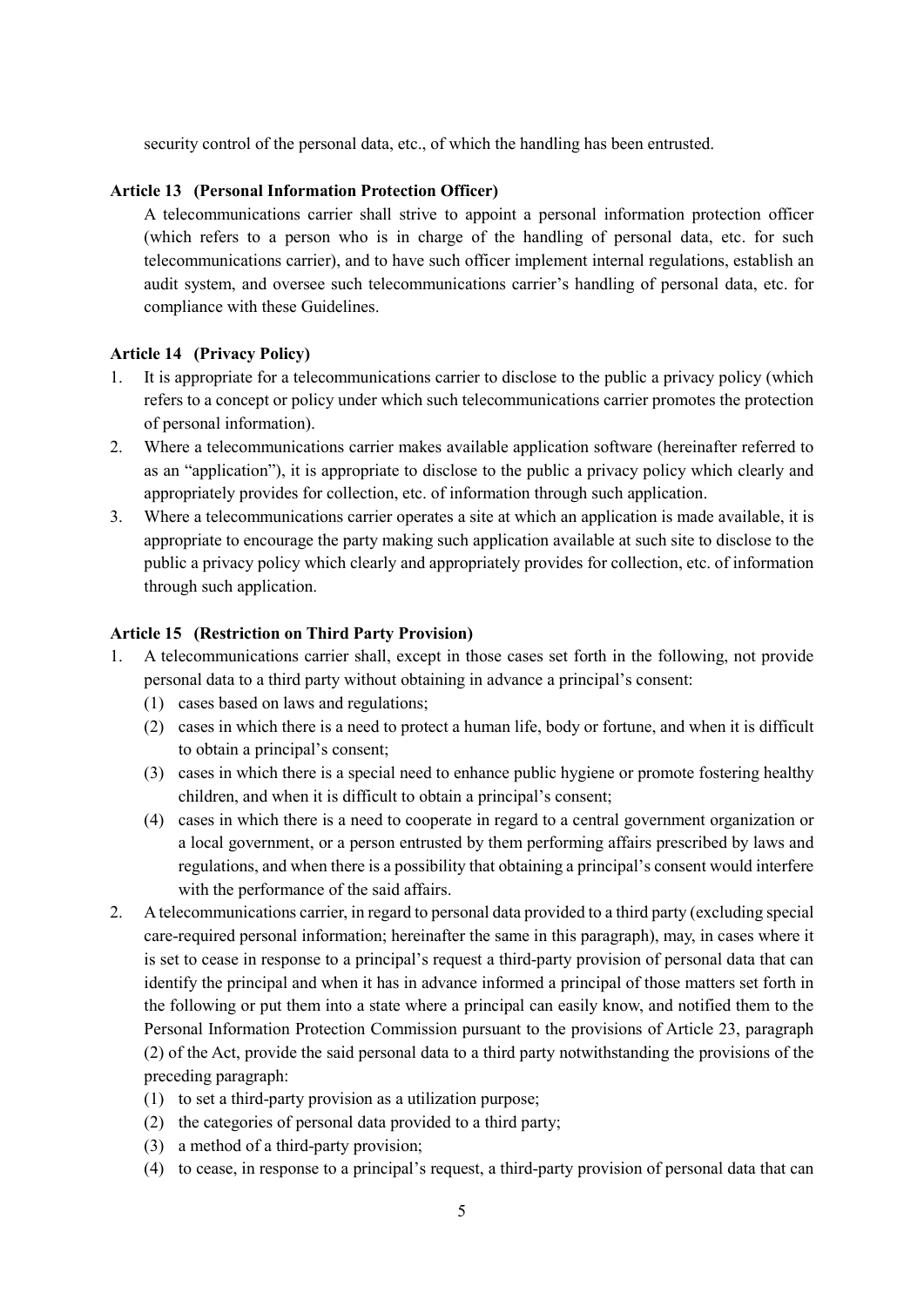identify the principal;

- (5) a method of receiving a principal's request.
- 3. A telecommunications carrier shall, in case of altering those matters set forth in Item (2), (3) or (5) of the preceding paragraph, in advance inform a principal of the contents to be altered or put them into a state where a principal can easily know and notify them to the Personal Information Protection Commission.
- 4. Action for informing or putting into a state where a principal can easily know pursuant to the provisions of the preceding two paragraphs shall be carried out as set forth in the following:
	- (1) setting a necessary period for a principal identifiable by the provided personal data (referred to as the "principal" in the next following item) to request the provision to be ceased;
	- (2) adopting an appropriate and reasonable method to enable the principal to recognize without fail a matter set forth in each item of Paragraph 2.
- 5. A notification pursuant to the provisions of Paragraph 2 or 3 shall be given by any of each method set forth in the following:
	- (1) a method using an electronic data processing system (meaning an electronic data processing system connecting a computer relating to use by the Personal Information Protection Commission and a computer relating to use by a notifying person via electronic telecommunication line) as prescribed by the Personal Information Protection Commission;
	- (2) a method submitting a written notification in Form No. 1 appended to the Enforcement Rules for the Act on the Protection of Personal Information (Personal Information Protection Commission Rules No. 3 of 2016; hereinafter referred to as the "Rules") and an optical disc (including an object that can assuredly keep a record of certain matters by an equivalent method to such an optical disc; hereinafter referred to as an "optical disc, etc.") that has kept a record of a matter to be stated in the written notification.
- 6. A telecommunications carrier shall, in case of giving a notification pursuant to the provisions of Paragraph 2 or 3 by an agent, submit to the Personal Information Protection Commission a document verifying the power of agency in Form No. 2 appended to the Rules.
- 7. A telecommunications carrier in a foreign county (meaning a country or region located outside the territory of Japan; hereinafter the same) shall, in case of giving a notification pursuant to the provisions of Paragraph 2 or 3, appoint a person domiciled in Japan who has the authorization to act for the telecommunications carrier on any action relating to the notification. In this case, the said telecommunications carrier shall submit a document (including texts translated into Japanese) verifying that it has conferred the power of agency on the person domiciled in Japan to the Personal Information Protection Commission at the same time of giving the said notification.
- 8. Notwithstanding the provisions of the respective preceding paragraphs, a telecommunications carrier shall not provide to a third party personal information protected under the secrecy of communications except where the user's consent has been obtained or if there is other justifiable cause for noncompliance with the law.
- 9. A telecommunications carrier shall, promptly after public disclosure pursuant to the provisions of Article 23, paragraph (4) of the Act has been made, disclose to the public those matters set forth in Paragraph 2 (when a matter set forth in Item (2), (3) or (5) has been modified, a post-modified matter set forth in each said item) by utilizing the Internet or other appropriate method.
- 10. In those cases set forth in the following, a person receiving the provision of the said personal data shall not fall under a third party in regard to applying the provisions of Paragraphs 1 through 7 and the preceding paragraph: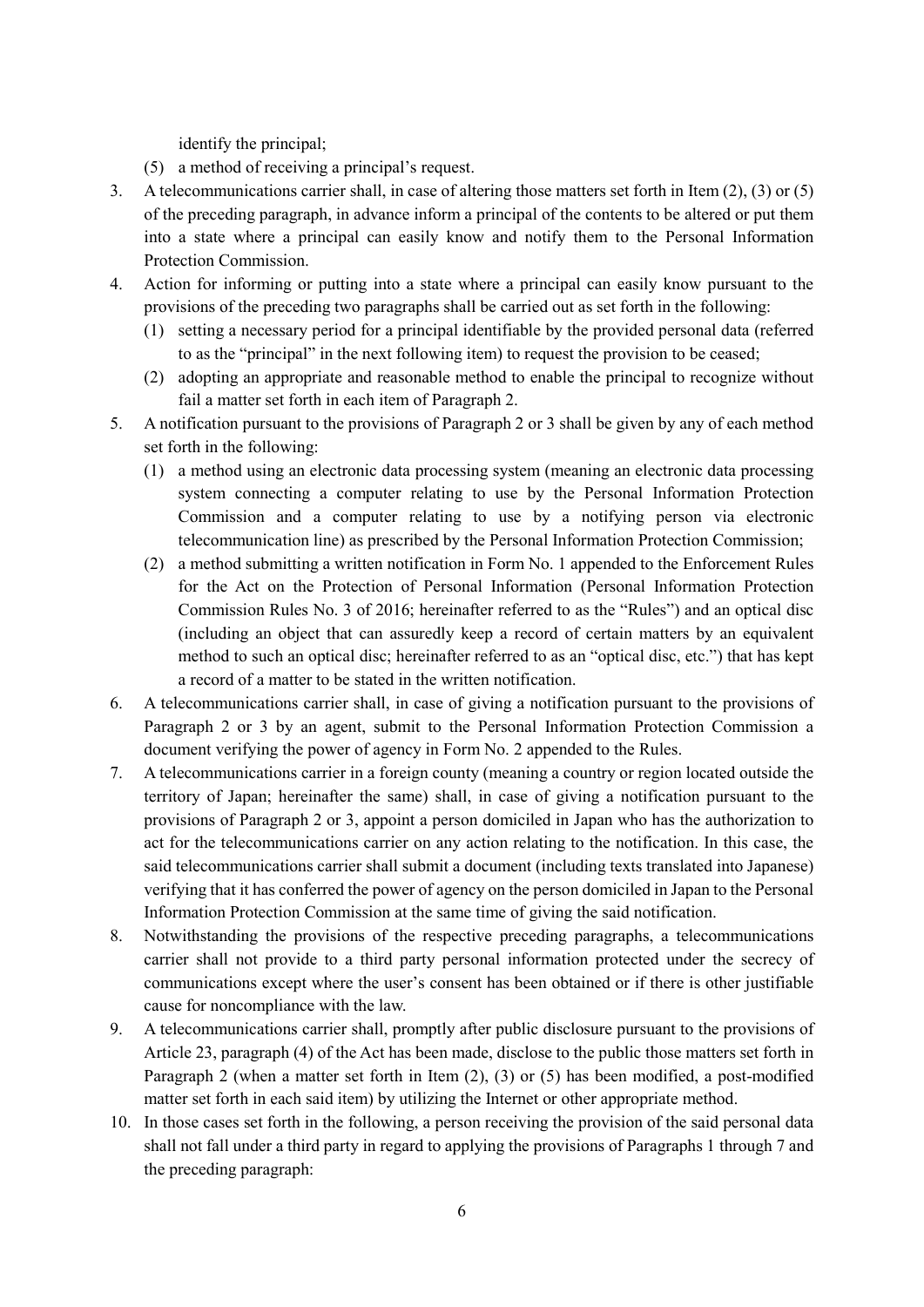- (1) cases in which personal data is provided accompanied by a telecommunications carrier entrusting a whole or part of the handling of the personal data within the necessary scope to achieve a utilization purpose;
- (2) cases in which personal data is provided accompanied with business succession caused by a merger or other reason;
- (3) cases in which personal data to be jointly utilized by a specified person is provided to the specified person, and when a principal has in advance been informed or a state has been in place where a principal can easily know to that effect as well as of the categories of the jointly utilized personal data, the scope of a jointly utilizing person, the utilization purpose for the utilizing person and the name or appellation of a person responsible for controlling the said personal data.
- 11. A telecommunications carrier shall, in case of altering a utilization purpose for a utilizing person or the name or appellation of a person responsible for controlling personal data prescribed in Item (3) of the preceding paragraph, in advance inform a principal of the contents to be altered or put them into a state where a principal can easily know.

# **Article 16 (Restriction on Provision to a Third Party in a Foreign Country)**

- 1. A telecommunications carrier, except in those cases set forth in each item of the preceding Article, Paragraph 1, shall, in case of providing personal data to a third party (excluding a person establishing a system conforming to standards prescribed by the next following paragraph as necessary for continuously taking action equivalent to the one that a personal information handling business operator shall take concerning the handling of personal data pursuant to the provisions of Chapter IV, Section 1 of the Act; hereinafter the same in this Article) in a foreign country, in advance obtain a principal's consent to the effect that he or she approves the provision to a third party in a foreign country. In this case, the provisions of the preceding Article (except for Paragraph 8 of the said Article) shall not apply.
- 2. Standards prescribed as necessary measures for continuously taking measures equivalent to those which shall be taken by a personal information handling business operator pursuant to the provisions of Chapter IV, Section 1 of the Act with regard to the handling of personal data shall fall under any of each following item:
	- (1) a telecommunications carrier and a person who receives the provision of personal data have ensured, in relation to the handling of personal data by the person who receives the provision, the implementation of measures in line with the purport of the provisions under Chapter IV, Section 1 of the Act by an appropriate and reasonable method;
	- (2) a person who receives the provision of personal data has obtained a recognition based on an international framework concerning the handling of personal information.

## **Article 17 (Keeping, etc. of a Record on a Third-Party Provision)**

1. A telecommunications carrier shall, when having provided personal data to a third party (excluding a person set forth in each item of Article 2, paragraph (5) of the Act; hereinafter the same in this Article and the next following Article), keep a record of the following matters, for each of the categories set forth in the following items by a method of keeping such record in writing, an electromagnetic form, or a microfilm. This, however, shall not apply in cases where the personal data provision falls under any of each item of Article 15, Paragraph 1 or 10 (this means, in case of a personal data provision pursuant to the provisions of the preceding Article, any of each item of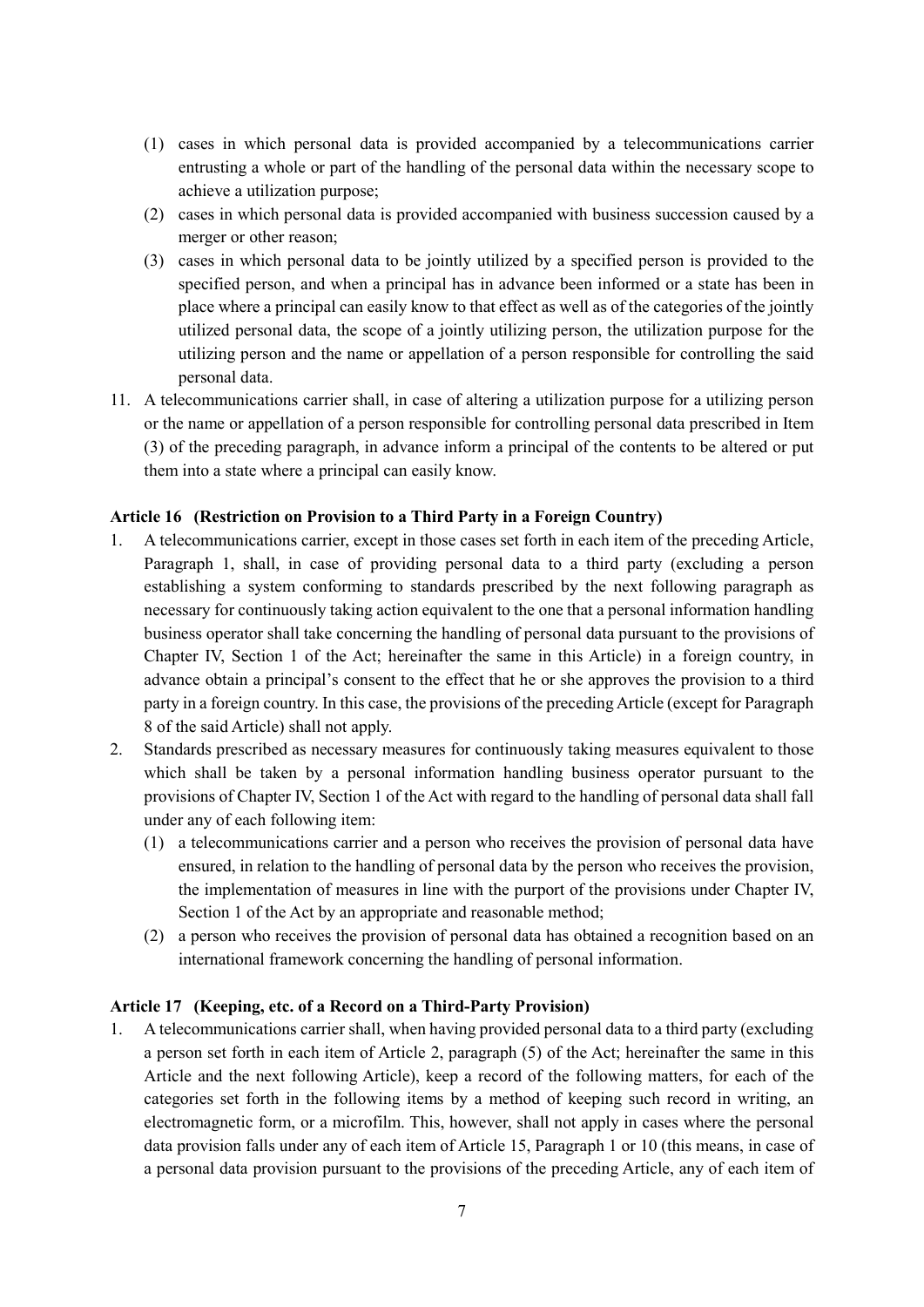Article 15, Paragraph 1):

- (1) cases in which personal data has been provided to a third party pursuant to the provisions of Article 15, Paragraph 2: a matter set forth in (a) to (d) below.
	- (a) the date on which the personal data was provided;
	- (b) the name or appellation of the third party or other matter sufficient to identify the said third party (when provided to a large number of unspecified persons, the fact to that effect);
	- (c) the name of a principal identifiable by the personal data and other matter sufficient to specify the principal;
	- (d) the category of the personal data.
- (2) cases in which personal data has been provided to a third party pursuant to Article 15, Paragraph 1, or the provisions of the preceding Article: a matter set forth in (a) and (b) below.
	- (a) the fact to the effect that a principal's consent has been obtained under Article 15, Paragraph 1, or the preceding Article;
	- (b) a matter set forth in (b) to (d) in the preceding item.
- 2. Regarding those matters prescribed in each item of the preceding paragraph which are identical in contents to those matters contained in a record already kept by using a method prescribed in Paragraphs 1, 3 and 4 (limited to those in the case of such a record having been maintained), a record on the said matters may be omitted.
- 3. A record under Paragraph 1 shall be kept promptly at each time of personal data having been provided to a third party. Such a record, however, may be kept at one time for a series of provisions if personal data has been provided (excluding a provision pursuant to the provisions of Article 15, Paragraph 2; the same shall apply in this paragraph) continuously or repeatedly to the third party, or if it is certainly expected that personal data will be provided continuously or repeatedly to the said third party.
- 4. Notwithstanding the provisions of the preceding paragraph, in cases where personal data relating to a principal, pursuant to the provisions of Article 15, Paragraph 1, or the preceding Article, has been provided to a third party in connection with supplying goods or services to the principal and when a matter prescribed in each item of Paragraph 1 is stated in a contract or other document prepared in connection with the said supply, such a document may substitute for a record relating to the said matter.
- 5. A telecommunications carrier shall keep the record under Paragraph 1 for a period of time prescribed in each following item in accordance with the categories of those cases set forth in each following item:
	- (1) cases in which a record was kept by using a method prescribed in the provisions of the preceding paragraph: a period of time up to the day on which one year has passed from the last date of personal data relating to the record having been provided;
	- (2) cases in which a record was kept by using a method prescribed in the proviso to Paragraph 3: a period of time up to the day on which three years have passed from the last date of personal data relating to the record having been provided;
	- (3) cases other than the preceding two items; three years.

# **Article 18 (Confirmation etc. when Receiving a Third-Party Provision)**

1. A telecommunications carrier shall, when receiving the provision of personal data from a third party, confirm those matters set forth in the following in the manner set forth in the following,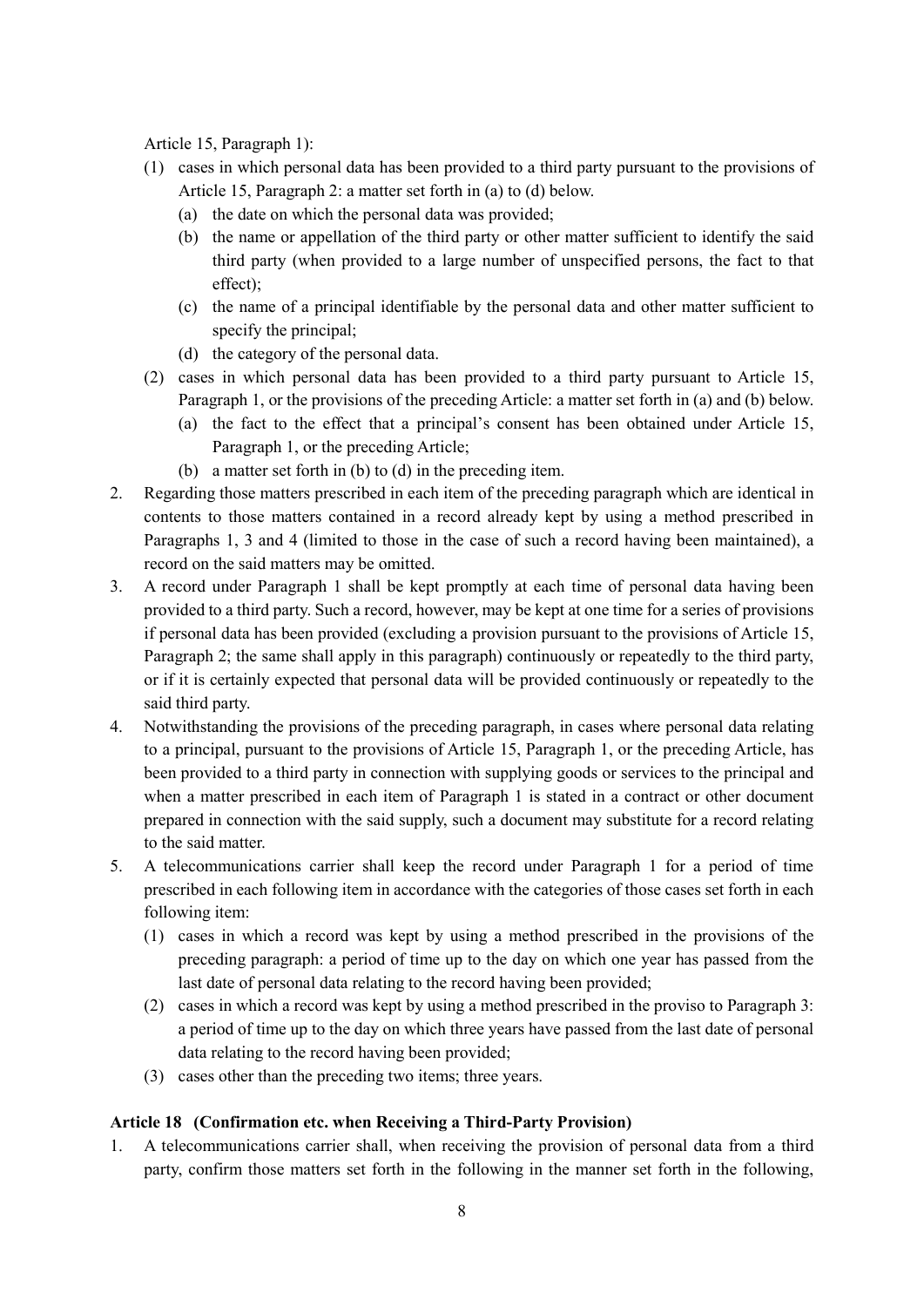respectively. This, however, shall not apply in cases where the said personal data provision falls under any of each item of Article 15, Paragraph 1 or 10.

- (1) the name or appellation and address of the third party and, for a corporate body, the name of its representative (for a non-corporate body having appointed a representative or administrator, the said representative or administrator) (except for the matters set forth in item (3)): by a method of reporting by the third party providing such personal data or in another appropriate manner;
- (2) circumstances under which the said personal data was acquired by the said third party (except for the matters set forth in the next following item): by a reasonable method such as having the said third party present a contract or other document showing those circumstances under which the said third party acquired the personal data;
- (3) matters which have already been confirmed when receiving the provision of other personal data from a third party (limited to those in cases where a record has been kept and maintained by using a method prescribed in Paragraphs 3, 5 and 6 relating to the confirmation): by a method to confirm that the said matters are identical in contents to those matters set forth in the preceding two items relating to the said provision.
- 2. A third party under the preceding paragraph shall, in cases where a telecommunications carrier confirms pursuant to the provisions of the preceding paragraph, not deceive the telecommunications carrier on a matter relating to the confirmation.
- 3. A telecommunications carrier shall, when having confirmed pursuant to the provisions of Paragraph 1, keep a record of each of the following matters for the respective categories in the following items, by a method of preparing such record in writing, an electromagnetic form, or a microfilm:
	- (1) cases in which the provision of personal data has been received from a personal information handling business operator pursuant to the provisions of Article 23, paragraph (2) of the Act: a matter set forth in (a) to (e) below.
		- (a) the date on which the provision of personal data was received;
		- (b) a matter set forth in each item of Paragraph 1;
		- (c) the name of a principal identifiable by the personal data and other matters sufficient to specify the principal;
		- (d) the categories of the personal data;
		- (e) the fact to the effect that disclosure to the public has been made pursuant to the provisions of Article 23, paragraph (4) of the Act.
	- (2) cases in which the provision of personal data has been received from a personal information handling business operator pursuant to the portions listed in the respective items of Article 23, paragraph (1) or Article 24 of the Act: matters set forth in (a) and (b) below.
		- (a) the fact to the effect that a principal's consent has been obtained under Article 23, paragraph (1) or Article 24 of the Act;
		- (b) matters set forth in (b) to (d) under the preceding item.
	- (3) cases in which the provision of personal data has been received from a third party (excluding a person falling within the purview of a personal information handling business operator): a matter set forth in (b) to (d) under Item (1).
- 4. Regarding those matters prescribed in each item of the preceding paragraph which are identical in contents to matters contained in a record already kept by using a method prescribed in the preceding paragraph, the next following paragraph, and Paragraph 6 (limited to those in the case of such a record having been maintained), a record on the said matters may be omitted.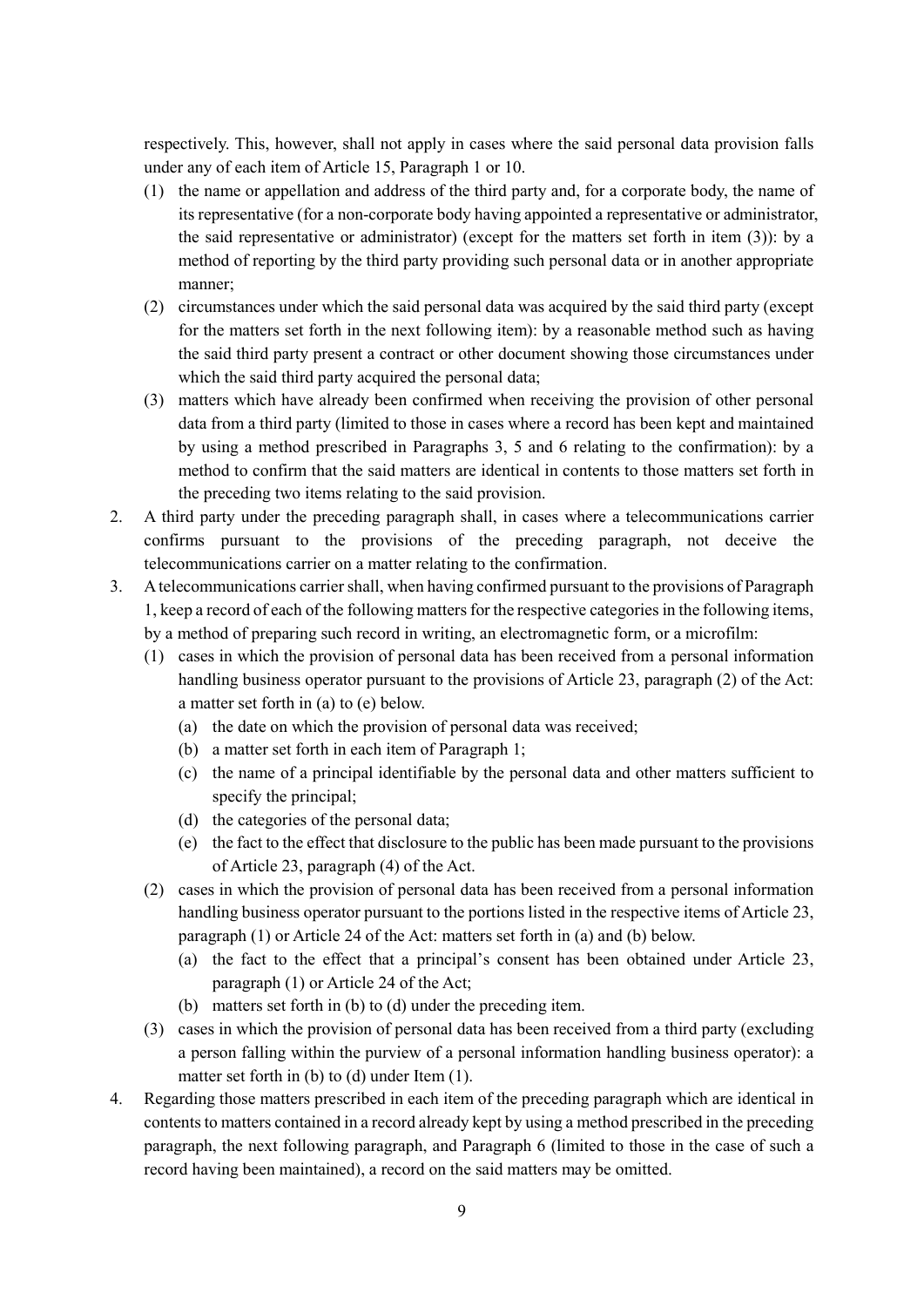- 5. A record under Paragraph 3 shall be kept promptly at each time when the provision of personal data has been received from a third party. Such a record, however, may be kept at one time for a series of receipts if the provision of personal data has been received continuously or repeatedly from the third party (excluding a provision pursuant to the provisions of Article 15, Paragraph 2; hereinafter the same in this Article), or when it is certainly expected that the provision of personal data will be received continuously or repeatedly from the said third party.
- 6. Notwithstanding the provisions of the preceding paragraph, in cases where the provision of personal data relating to a principal has been received from a third party in connection with supplying the principal with goods or services and when a matter prescribed in each item of Paragraph 3 is stated in a contract or other document prepared in connection with the supply, such a document may substitute for a record relating to the matter.
- 7. A telecommunications carrier shall maintain a record under Paragraph 3 for a period of time prescribed in the following items for the categories set forth in the following items, respectively:
	- (1) cases in which a record was kept by using a method prescribed in the preceding paragraph: a period of time up to the day on which one year has passed from the last date on which the provision of personal data relating to the record was received;
	- (2) cases in which a record was kept by using a method prescribed in the proviso to Paragraph 5: a period of time up to the day on which three years have passed from the last date on which the provision of personal data relating to the record was received;
	- (3) cases other than the preceding two items: three years.

## **Article 19 (Public Disclosure etc. on Matters relating to Retained Personal Data)**

- 1. A telecommunications carrier shall, concerning its retained personal information, put those matters set forth in the following into a state where a principal can know (including those cases in which it, at the request of a principal, responds without delay):
	- (1) the name or appellation of the said telecommunications carrier;
	- (2) the utilization purpose of all retained personal data (excluding those cases falling under Items (1) through (3) of Article 8, Paragraph 4);
	- (3) the procedures for responding to a request pursuant to the provisions of the next following paragraph or a demand pursuant to the provisions of Paragraph 1 of the next following Article, Article 21, Paragraph 1, or Article 22, Paragraph 1 or 3 (including, when the amount of a fee has been decided pursuant to the provisions of Article 25, Paragraph 2, the amount of the fee);
	- (4) where to lodge a complaint about the handling of retained personal data by the said telecommunications carrier;
	- (5) in those cases where the telecommunications carrier is a covered business operator of an accredited personal information protection organization, the appellation of the accredited personal information protection organization and where to lodge a petition for resolving a complaint.
- 2. A telecommunications carrier shall, when requested by a principal to get informed of a utilization purpose of retained personal data that can identify the principal, inform the said principal thereof without delay. This, however, shall not apply in those cases falling under any of each following item:
	- (1) cases in which the utilization purpose of retained personal data that can identify the said principal is clear pursuant to the provisions of the preceding paragraph;
	- (2) cases falling under Items (1) through (3) of Article 8, Paragraph 4.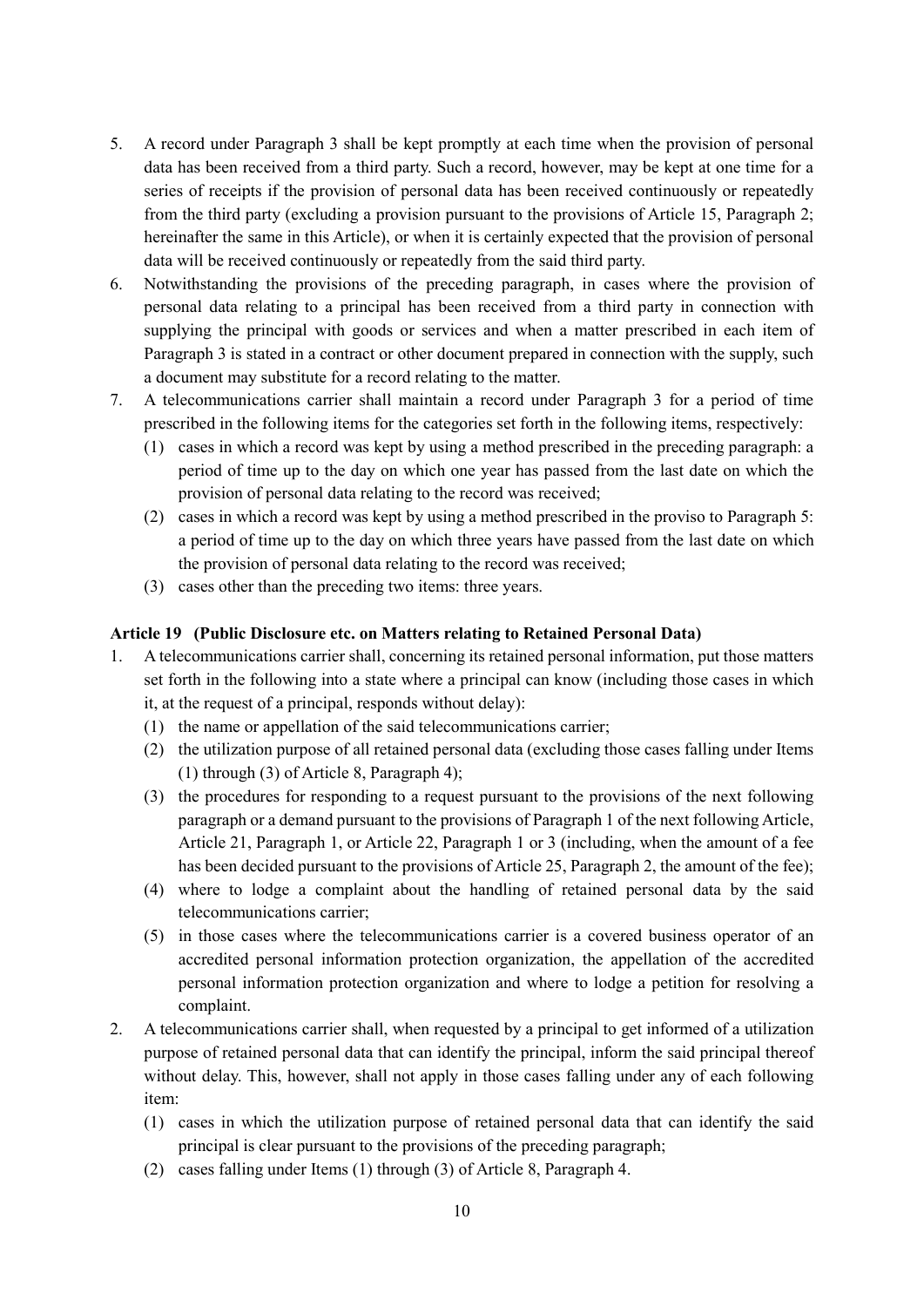3. A telecommunications carrier shall, when having been requested based on the provisions of the preceding paragraph but deciding not to inform a principal of the utilization purpose of retained personal data, inform the principal to that effect without delay.

# **Article 20 (Disclosure)**

- 1. A principal may demand of a telecommunications carrier the disclosing of retained personal data that can identify him or herself.
- 2. A telecommunications carrier shall, when having received a demand pursuant to the provisions of the preceding paragraph, disclose retained personal data to a principal without delay by delivery of a document to the principal (or by such method as agreed to by the person making the demand). However, in cases where disclosing such data falls under any of each following item, a whole or part thereof may not be disclosed:
	- (1) cases in which there is a possibility of harming a principal or third party's life, body, fortune or other rights and interests;
	- (2) cases in which there is a possibility of interfering seriously with the said telecommunications carrier implementing its business properly;
	- (3) cases of violating other laws or regulations (excluding the Act, the Cabinet Order to Enforce the Act on the Protection of Personal Information (Cabinet Order No. 507 of 2003), and the Rules; the same in Paragraph 4 of this Article and Paragraph 2 in the next following Article).
- 3. A telecommunications carrier shall, when having decided not to disclose a whole or part of retained personal data in connection with a demand pursuant to the provisions of Paragraph 1 or when the retained personal data does not exist, inform a principal thereof without delay.
- 4. In cases where a whole or part of retained personal data that can identify a principal is to be disclosed to the principal pursuant to the provisions of other laws or regulations using a method equivalent to that prescribed in the main clause of Paragraph 2, the provisions of Paragraphs 1 and 2 shall not apply in regard to the said whole or part of retained personal data.

# **Article 21 (Correction etc.)**

- 1. A principal may, when the contents of retained personal data that can identify the principal are not factual, demand of a telecommunications carrier the making of a correction, addition or deletion (hereinafter referred to as a "correction etc." in this Article) in regard to the contents of the retained personal data.
- 2. A telecommunications carrier shall, in case of having received a demand pursuant to the provisions of the preceding paragraph except in cases where special procedure concerning a correction etc. of the contents is prescribed by the provisions of laws or regulations, conduct a necessary investigation without delay to the extent necessary to achieve a utilization purpose and, based on the result thereof, make a correction etc. of the contents of the retained personal data.
- 3. A telecommunications carrier shall, when having made a correction etc. on a whole or part of the contents of the retained personal data in connection with a demand pursuant to the provisions under Paragraph 1 or when having made a decision not to make a correction etc., inform a principal without delay to that effect (including, when having made a correction etc., the contents thereof).

# **Article 22 (Utilization Cease etc.)**

1. A principal may, when retained personal data that can identify the principal is being handled in violation of the provisions of Article 5 or has been acquired in violation of the provisions of Article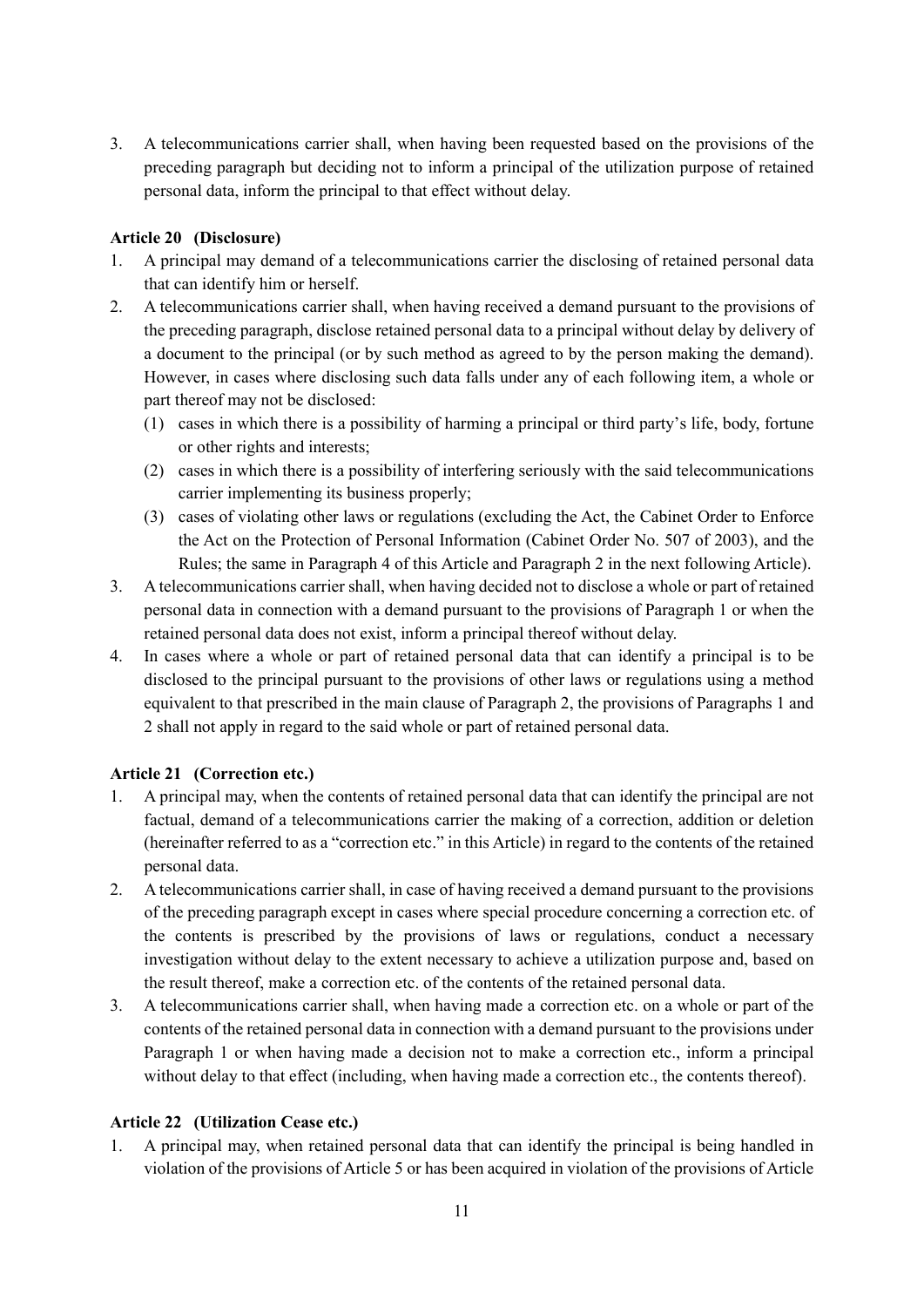7, demand of a telecommunications carrier a utilization cease or deletion (hereinafter referred to as a "utilization cease etc." in this Article) of the retained personal data.

- 2. A telecommunications carrier shall, in case of having received a demand pursuant to the provisions of the preceding paragraph and when it has become clear that there is a reason in the demand, fulfill a utilization cease etc. of the said retained personal data to the extent necessary to redress a violation without delay. This, however, shall not apply in cases where a utilization cease etc. of the said retained personal data requires a large amount of expenses or other cases where it is difficult to fulfil a utilization cease etc. and when necessary alternative action is taken to protect a principal's rights and interests.
- 3. A principal may, when retained personal data that can identify the principal is being provided to a third party in violation of the provisions of Article 15, Paragraph 1 or Article 16, demand of a telecommunications carrier the ceasing of a third-party provision of the retained personal data.
- 4. A telecommunications carrier shall, in case of having received a demand pursuant to the provisions of the preceding paragraph and when it has become clear that there is a reason in the demand, cease a third-party provision of the retained personal data without delay. This, however, shall not apply in cases where ceasing a third-party provision of the said retained personal data requires a large amount of expenses or other cases where it is difficult to cease a third-party provision and when necessary alternative action is taken to protect a principal's rights and interests.
- 5. A telecommunications carrier shall, when having fulfilled a utilization cease etc. or decided not to fulfill a utilization cease etc. of a whole or part of retained personal data in connection with a demand pursuant to the provisions of Paragraph 1, or when having ceased a third-party provision or decided not to cease a third-party provision of a whole or part of retained personal data in connection with a demand pursuant to the provisions of Paragraph 3, inform a principal to that effect without delay.

#### **Article 23 (Explanation of Reason)**

A telecommunications carrier shall, in case of informing a principal to the effect that, as regards a whole or part of action requested or demanded by the principal pursuant to the provisions of Article 19, Paragraph 3; Article 20, Paragraph 3; Article 21, Paragraph 3; or Paragraph 5 of the preceding Article, the action will not be taken, or to the effect that different action from the said action will be taken, strive to explain a reason therefor to the said principal.

#### **Article 24 (Procedure for Responding to a Demand etc. for Disclosure etc.)**

- 1. A telecommunications carrier may, as regards a request pursuant to the provisions of Article 19, Paragraph 2 or a demand pursuant to the provisions of Article 20, Paragraph 1; Article 21, Paragraph 1; or Article 22, Paragraph 1 or 3 (hereinafter referred to as a "demand etc. for disclosure etc." in this Article), decide on a method of receiving a request or demand pursuant to those prescribed in each of the following items. In this case, a principal shall make a demand etc. for disclosure etc. in accordance with the method.
	- (1) where to file a demand etc. for disclosure etc.;
	- (2) a format of a document to be submitted at the time of making a demand etc. for disclosure etc. and other forms wherein a demand etc. for disclosure etc. may be made;
	- (3) a method of confirming that a person making a demand etc. for disclosure etc. is a principal or an agent prescribed in Paragraph 3;
	- (4) a method of collecting a fee under Paragraph 1 of the next following Article.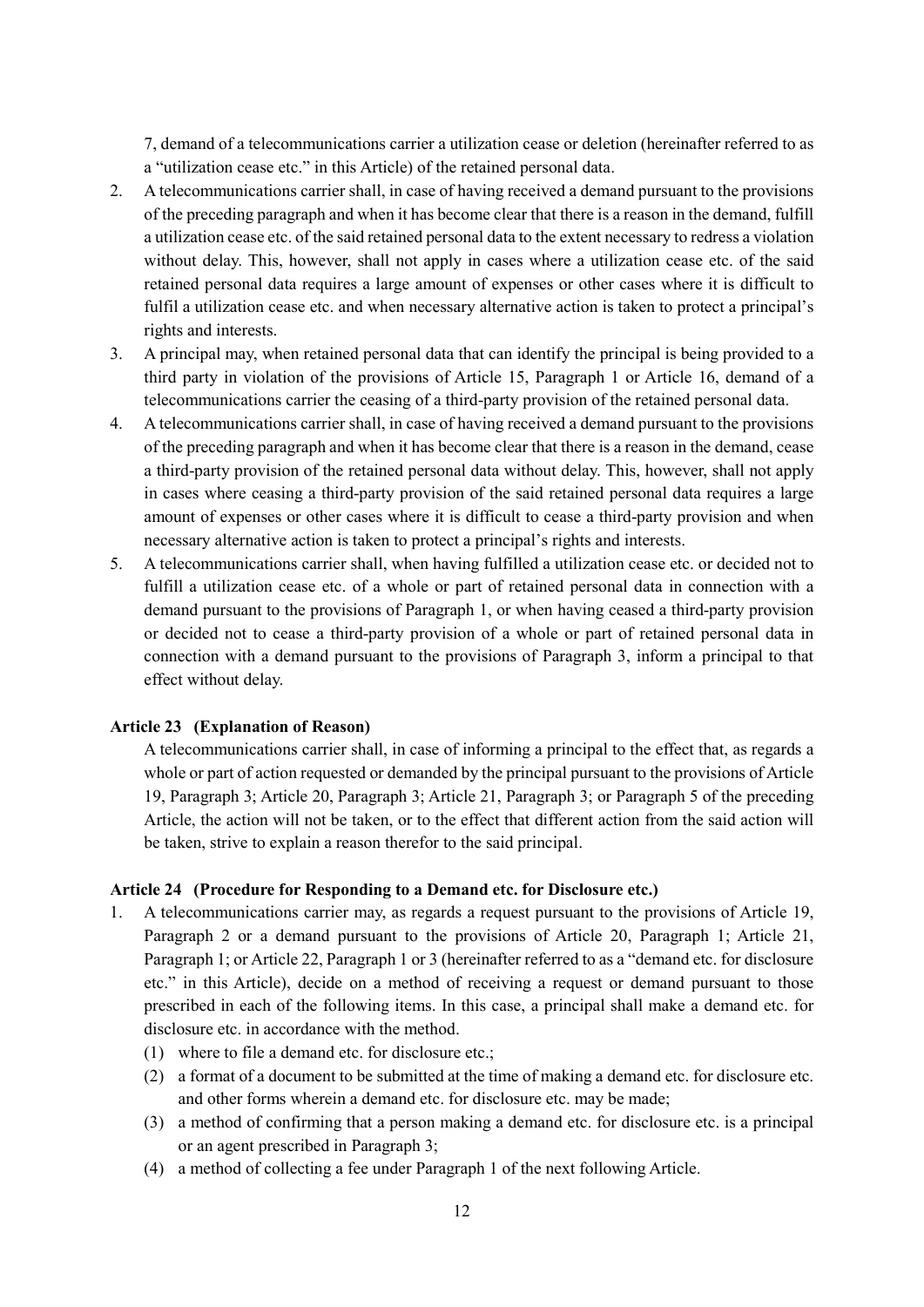- 2. A telecommunications carrier may, as regards a demand etc. for disclosure etc., request a principal to present a matter sufficient to specify retained personal data subject to the demand etc. In this case, a telecommunications carrier shall take appropriate action in consideration of a principal's convenience such as providing information conducive to specify the retained personal data so that the principal would be able to easily and precisely make a demand etc. for disclosure etc.
- 3. A demand etc. for disclosure etc. may be made through an agent pursuant to those prescribed in the following. This, however, shall not apply if the secrecy of communications of a principal may be violated or any item of Article 20, Paragraph 2 is otherwise applicable.
	- (1) a statutory agent of a minor or adult ward;
	- (2) an agent entrusted by a principal with making a demand etc. for disclosure etc.
- 4. A telecommunications carrier shall, in establishing a procedure for responding to a demand etc. for disclosure etc. based on the provisions of the preceding three paragraphs, give consideration so as not to impose excessive burden on a principal.

# **Article 25 (Fee)**

- 1. A telecommunications carrier may, when having been requested to inform of a utilization purpose pursuant to the provisions of Article 19, Paragraph 2 or when having received a demand for disclosure pursuant to the provisions of Article 20, Paragraph 1, collect a fee in relation to taking such action.
- 2. A telecommunications carrier shall, in case of collecting a fee pursuant to the provisions of the preceding paragraph, decide on the amount of the fee within a range recognized as reasonable considering actual expenses.

# **Article 26 (Advance Demand)**

- 1. A principal may, when intending to file a lawsuit in connection with a demand pursuant to the provisions of Article 20, Paragraph 1; Article 21, Paragraph 1; or Article 22, Paragraph 1 or 3, not file the lawsuit unless the principal had issued the demand in advance against a person who should become a defendant in the lawsuit and two weeks have passed from the delivery day of the issued demand. This, however, shall not apply when the person who should become a defendant in the lawsuit has rejected the demand.
- 2. A demand under the preceding paragraph is deemed as having been delivered at the time when such a demand should have normally been delivered.
- 3. The provisions of the preceding two paragraphs shall apply *mutatis mutandis* to a petition for a provisional disposition order in connection with a demand pursuant to the provisions of Article 20, Paragraph 1; Article 21, Paragraph 1; or Article 22, Paragraph 1 or 3.

## **Article 27 (Telecommunications Carrier's Dealing with a Complaint)**

- 1. A telecommunications carrier shall deal appropriately and promptly with a complaint about the handling of personal information.
- 2. A telecommunications carrier shall establish a system necessary to achieve a purpose under the preceding paragraph.

## **Article 28 (Production etc. of Anonymously Processed Information)**

1. A telecommunications carrier shall, when producing anonymously processed information (limited to those constituting anonymously processed information databases etc.; hereinafter the same),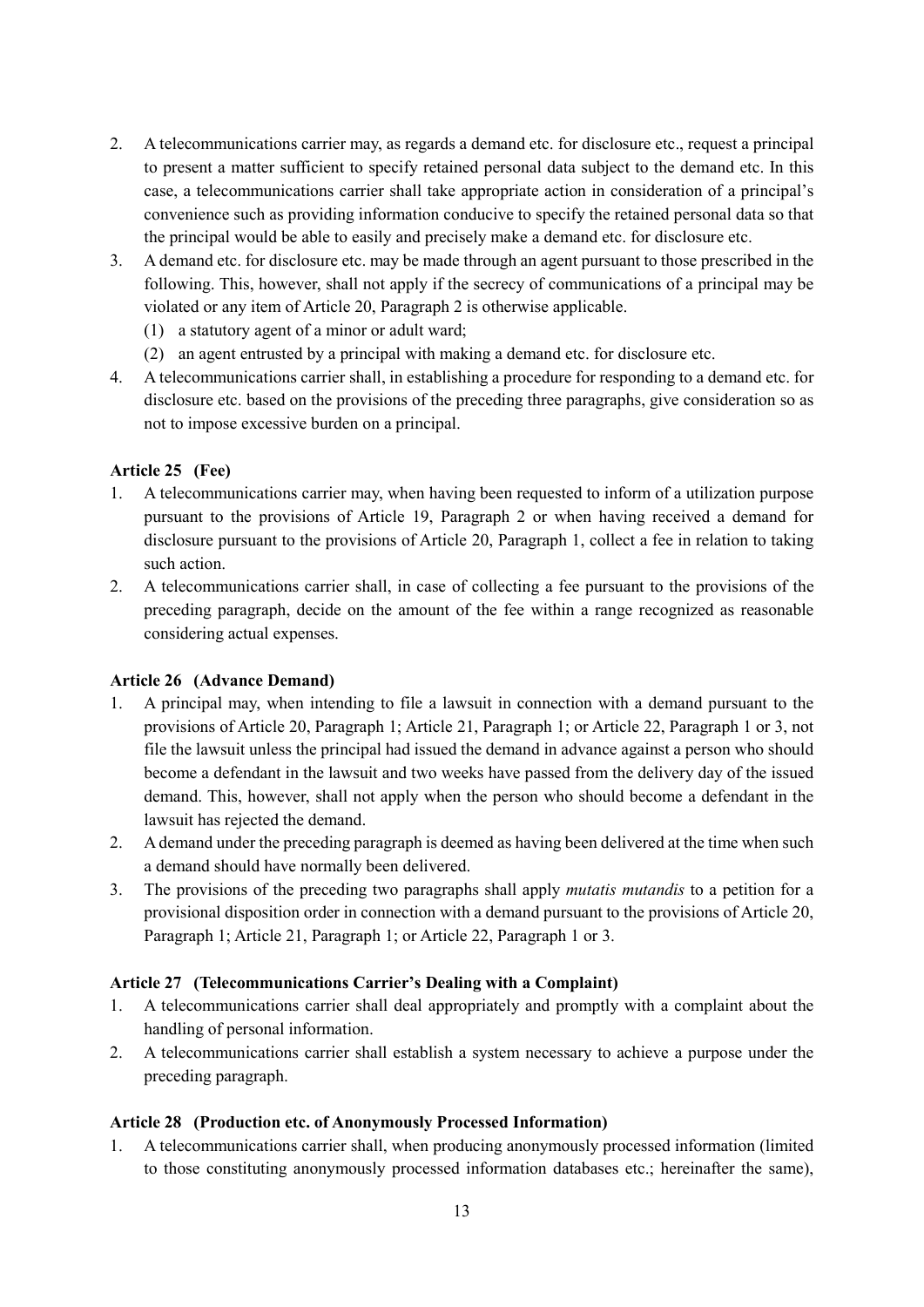process personal information in accordance with standards set forth below as those necessary to make it impossible to identify a specific individual and restore the personal information used for the production.

- (1) deleting a whole or part of those descriptions etc. which can identify a specific individual contained in personal information (including replacing such descriptions etc. with other descriptions etc. using a method with no regularity that can restore the whole or part of descriptions etc.)
- (2) deleting all individual identification codes contained in personal information (including replacing such codes with other descriptions etc. using a method with no regularity that can restore the individual identification codes)
- (3) deleting those codes (limited to those codes linking mutually plural information being actually handled by a telecommunications carrier) which link personal information and information obtained by having taken measures against the personal information (including replacing the said codes with those other codes which cannot link the said personal information and information obtained by having taken measures against the said personal information using a method with no regularity that can restore the said codes)
- (4) deleting idiosyncratic descriptions etc. (including replacing such descriptions etc. with other descriptions etc. using a method with no regularity that can restore the idiosyncratic descriptions etc.)
- (5) besides action set forth in each preceding item, taking appropriate action based on the results from considering the attribute etc. of personal information database etc. such as a difference between descriptions etc. contained in personal information and descriptions etc. contained in other personal information constituting the personal information database etc. that encompass the said personal information
- 2. A telecommunications carrier, when having produced anonymously processed information, shall, in accordance with standards set forth below as those necessary to prevent the leakage of information relating to those descriptions etc. and individual identification codes deleted from personal information used to produce the anonymously processed information, and information relating to a processing method carried out pursuant to the provisions of the preceding paragraph, take action for the security control of such information.
	- (1) defining clearly the authority and responsibility of a person handling processing method etc. related information (which refers to information relating to those descriptions etc. and individual identification codes which were deleted from personal information used to produce anonymously processed information and information relating to a processing method carried out pursuant to the provisions of the preceding paragraph (limited to those which can restore the personal information by use of such relating information); the same shall apply hereinafter in this Article)
	- (2) establishing rules and procedures on the handling of processing method etc. related information, handling appropriately processing method etc. related information in accordance with the rules and procedures, evaluating the handling situation, and based on such evaluation results, taking necessary action to seek improvement
	- (3) taking necessary and appropriate action to prevent a person with no legitimate authority to handle processing method etc. related information from handling the processing method etc. related information
- 3. A telecommunications carrier, when having produced anonymously processed information, shall,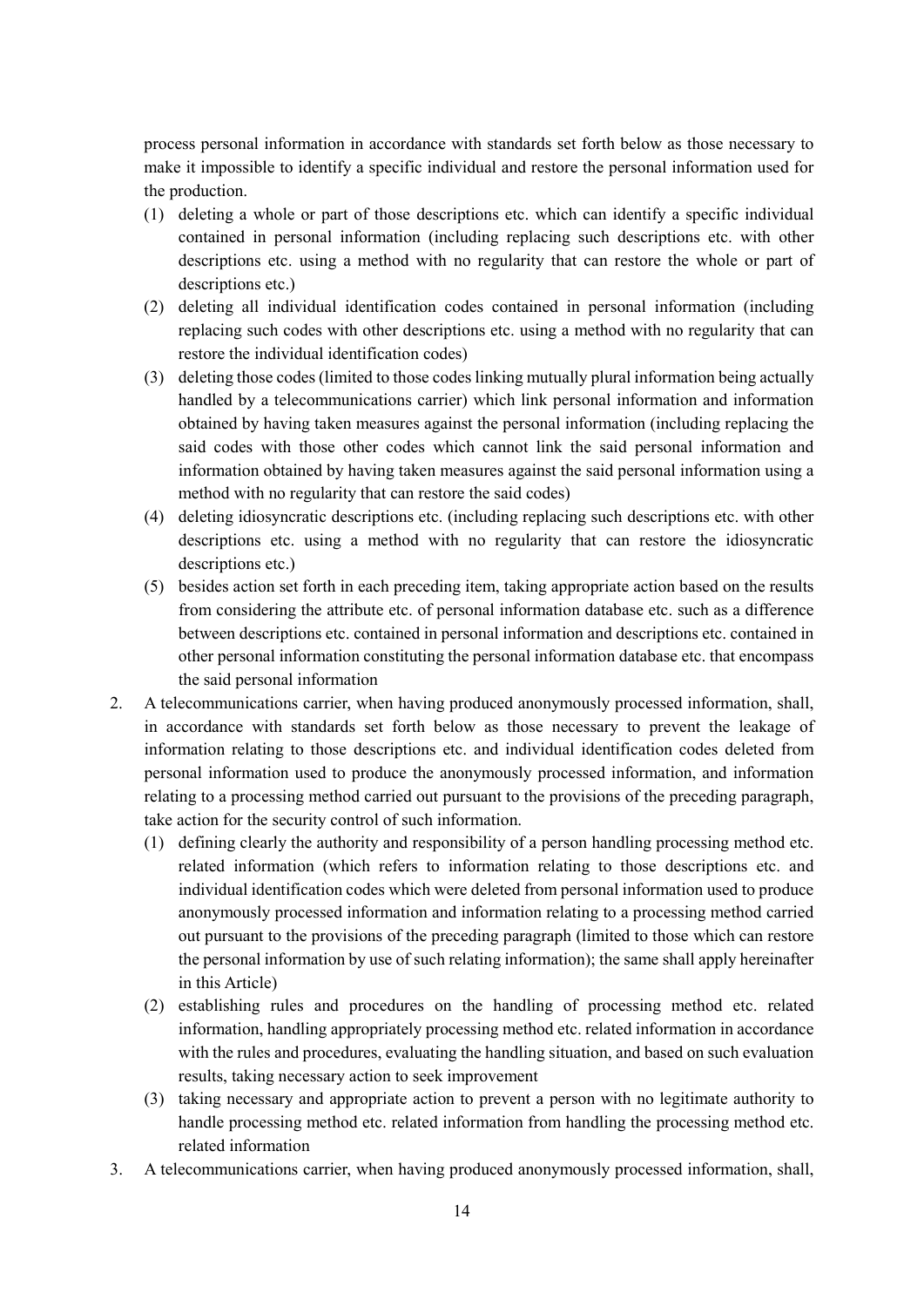without delay by utilizing the Internet or other appropriate method, disclose to the public the categories of information relating to an individual contained in the anonymously processed information.

- 4. In cases where a telecommunications carrier entrusted by another personal information handling business operator has produced anonymously processed information, the said other personal information handling business operator shall disclose the categories of information relating to an individual contained in the anonymously processed information by a method prescribed in the preceding paragraph. In such cases, it shall be deemed that the public disclosure of the said categories has been made by such telecommunications carrier.
- 5. A telecommunications carrier, when having produced anonymously processed information and providing the anonymously processed information to a third party, shall, by utilizing the Internet or other appropriate method, in advance disclose to the public the categories of information concerning an individual contained in anonymously processed information to be provided to a third party and its providing method, and state to the third party explicitly by emailing, in writing, or in other appropriate manner, to the effect that the information being provided is anonymously processed information.
- 6. A telecommunications carrier shall, when having produced anonymously processed information and itself handling the anonymously processed information, not collate the said anonymously processed information with other information in order to identify a principal concerned with personal information used to produce the said anonymously processed information.
- 7. A telecommunications carrier shall, when having produced anonymously processed information, strive to take itself necessary and appropriate action for the security control of the anonymously processed information and necessary action for ensuring the proper handling of the anonymously processed information such as dealing with a complaint about the handling, including producing, of the said anonymously processed information, and strive to disclose to the public the contents of such action taken.

### **Article 29 (Provision of Anonymously Processed Information)**

A telecommunications carrier as an anonymously processed information handling business operator, when providing anonymously processed information (excluding those which it produced itself by processing personal information; hereinafter the same in this Chapter) to a third party, shall, by utilizing the Internet or other appropriate method, in advance disclose to the public the categories of personal information contained in anonymously processed information to be provided to a third party and state to the third party explicitly by emailing, in writing, or in other appropriate manner, to the effect that the provided information is anonymously processed information.

# **Article 30 (Prohibition against the Act of Identifying)**

A telecommunications carrier as an anonymously processed information handling business operator, shall, in handling anonymously processed information, neither acquire information relating to those descriptions etc. or individual identification codes deleted from the personal information and information relating to a processing method carried out pursuant to the provisions of Article 28, Paragraph 1; Article 44-10, paragraph (1) of the Act on the Protection of Personal Information Held by Administrative Organs (Act No. 58 of 2003) (including cases to which paragraph (2) of the said Article applies *mutatis mutandis*), or Article 44-10, paragraph (1) of the Act on the Protection of Personal Information Held by Incorporated Administrative Agencies, etc. (Act No. 59 of 2003)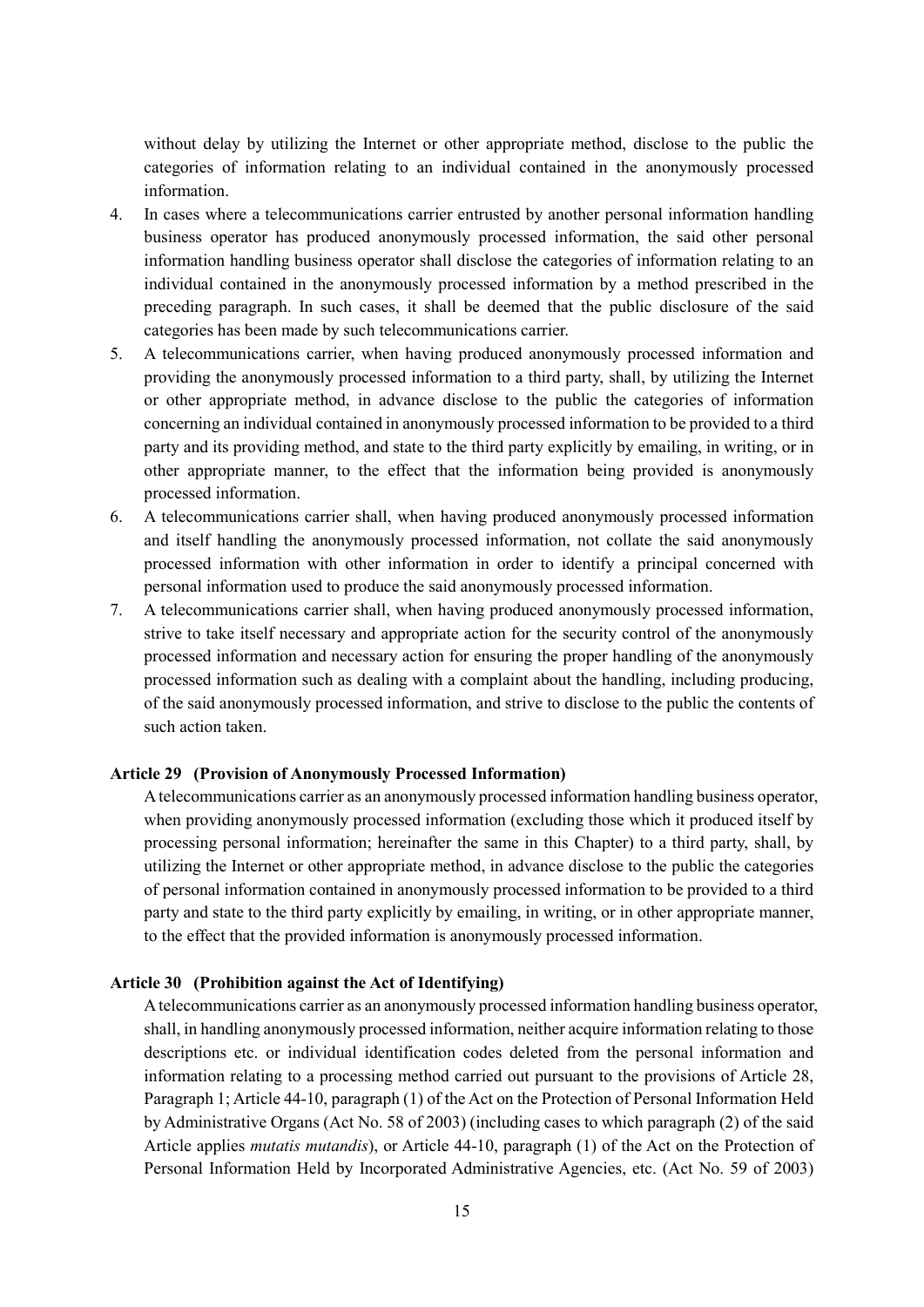(including cases to which paragraph (2) of the said Article applies *mutatis mutandis*), nor collate the said anonymously processed information with other information in order to identify a principal concerned with personal information used to produce the anonymously processed information.

### **Article 31 (Security Control Measures, etc.)**

A telecommunications carrier as an anonymously processed information handling business operator shall strive to take itself necessary and appropriate action for the security control of anonymously processed information and necessary action to ensure the proper handling of anonymously processed information such as dealing with a complaint about the handling of anonymously processed information, and shall strive to disclose to the public the contents of such action taken.

#### **CHAPTER III HANDLING OF VARIOUS TYPES OF INFORMATION**

#### **Article 32 (Communications History)**

- 1. A telecommunications carrier may record communications history (which refers to dates and times of the user's use of telecommunications, counterparties in such telecommunications and other information concerning the user's telecommunications other than contents of such telecommunications; the same shall apply hereinafter) only where necessary in order to charge fees, issue invoices, respond to complaints, prevent unauthorized use, or conduct other operations.
- 2. A telecommunications carrier shall not provide communications history to others except in any of the following cases: where the user's consent has been obtained, where such provision is made to comply with a warrant issued by a judge, in the event of self-defense or necessity, or if there is other justifiable cause for noncompliance with the law.

#### **Article 33 (Usage Details)**

- 1. The scope of information which a telecommunications carrier indicates in a statement of usage details (which refers to a statement that indicates dates and times of the user's use of telecommunications, recipients of such telecommunications, corresponding billing information, and other information concerning the user's use of such telecommunications; the same shall apply hereinafter) shall not exceed the extent necessary in order to achieve the purpose of a statement of usage details.
- 2. In allowing a subscriber or other permitted person to view a statement of usage details or delivering such statement, a telecommunications carrier shall take necessary measures so as not to violate the user's secrecy of communications and personal information without due cause.

#### **Article 34 (Caller Information)**

- 1. When a telecommunications carrier provides a caller information display service (which refers to a telephone service of notifying the recipient of the telephone number of a caller, caller location information, etc., and such other information concerning the caller (hereinafter referred to as the "Caller Information"); the same shall apply hereinafter), the telecommunications carrier shall provide a function to prevent the display of the Caller Information for each instance of communications.
- 2. In providing a caller information display service, a telecommunications carrier shall take measures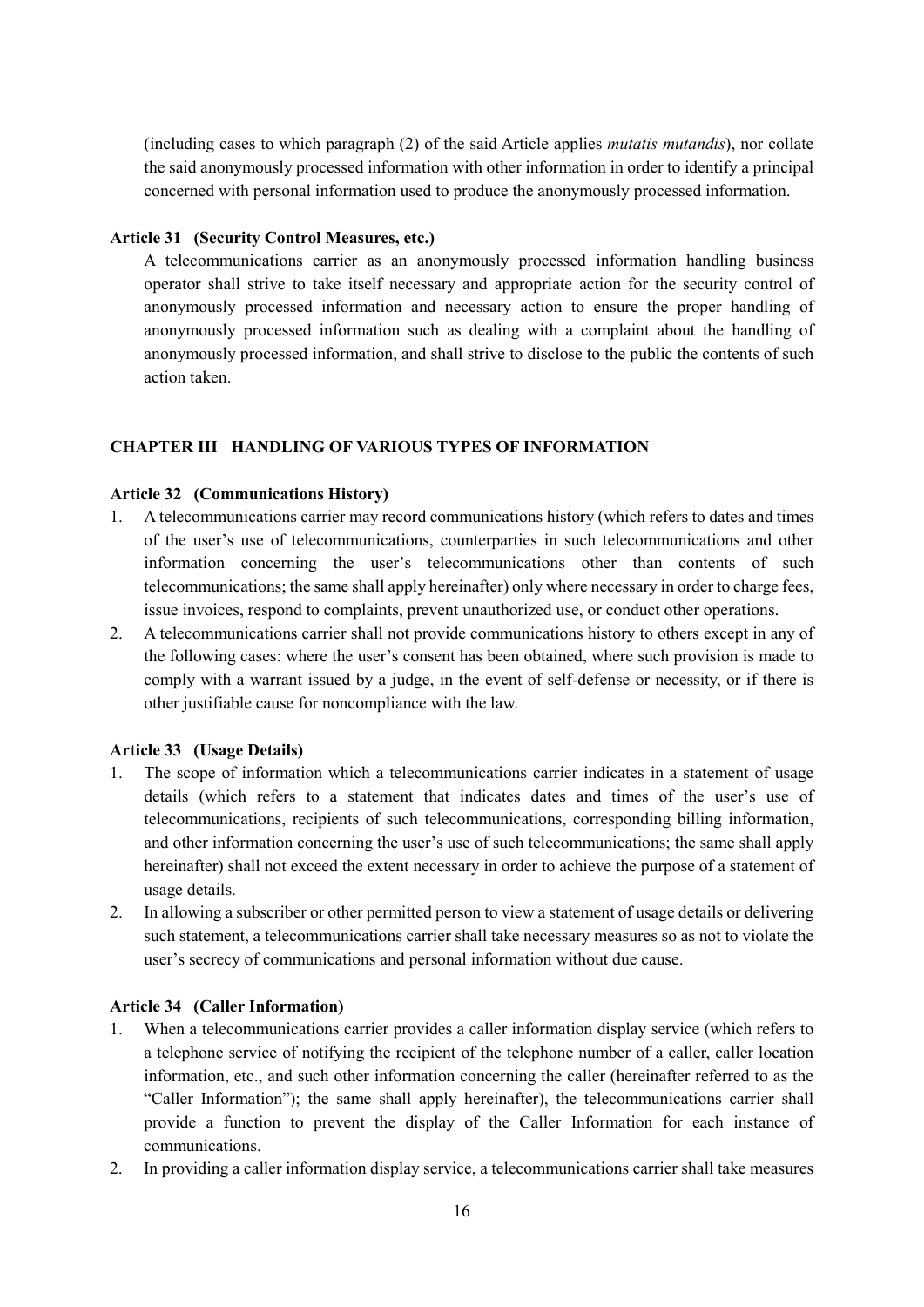necessary in order to secure the user's rights.

3. A telecommunications carrier shall not provide Caller Information to others except where such provision is necessary for the provision of the caller information display service or other services. The foregoing, however, shall not apply where the user's consent has been obtained; where such provision is made to comply with a warrant issued by a judge; where an actual crime of intimidation by phone is being committed and a phone call of an offender is traced upon a request of a victim or an investigating authority; where an emergency call is made to report that a human life, body, etc. is in imminent danger and a phone call is traced upon a request of such informant; or if there is other justifiable cause for noncompliance with the law.

### **Article 35 (Location Information)**

- 1. A telecommunications carrier may obtain location information (which refers to certain information which indicates a location of a mobile device holder and which is not Caller Information; the same shall apply hereinafter) only where the user's prior consent has been obtained; where such activity is conducted in pursuit of a lawful business in relation to the provision of telecommunications service; or of there is other justifiable cause for noncompliance with the law.
- 2. A telecommunications carrier may provide to others or otherwise use location information only where the user's prior consent has been obtained; where such provision is made to comply with a warrant issued by a judge; or of there is other justifiable cause for noncompliance with the law.
- 3. When a telecommunications carrier provides or has a third party provide a service to inform a subscriber or his or her designees of location information, it is appropriate for such telecommunications carrier to take necessary measures in order to prevent undue violation of the user's rights.
- 4. When a telecommunications carrier is asked by an investigating authority to obtain certain location information, such location information may be obtained only to comply with a warrant issued by a judge.
- 5. In addition to the preceding paragraph, when a telecommunications carrier is asked by the police, the Japan Coast Guard, a fire department, or any other institution similar to the forgoing, which searches for a person who needs to be rescued and conducts rescue activities, to obtain such rescuee's location information, such telecommunications carrier may obtain such location information only if it is recognized that such rescuee's life or body is in imminent and great danger and that such location information is indispensable in order to find such rescuee expeditiously.

### **Article 36 (Non-paying Person Information)**

1. A telecommunications carrier may exchange with another telecommunications carrier non-paying person information (which refers to the name, address, unpaid amount, telephone number, or other information concerning a person who fails to pay fees for a telecommunications service past the due date, or a person named in a contract concerning the provision of mobile voice communications services in the cases under the respective items of Article 11 of the Act on Identification, etc. by Mobile Voice Communications Carriers of their Subscribers, etc. and for Prevention of Improper Use of Mobile Voice Communications Services (Act No. 31 of 2005); the same shall apply hereinafter) only if such exchange is recognized as particularly necessary and appropriate in order to prevent non-payment of fees for telecommunications services or unauthorized use of mobile voice communications services. The foregoing, however, shall not apply if it is recognized that the principal's rights and interests will be violated without due cause by exchanging such non-paying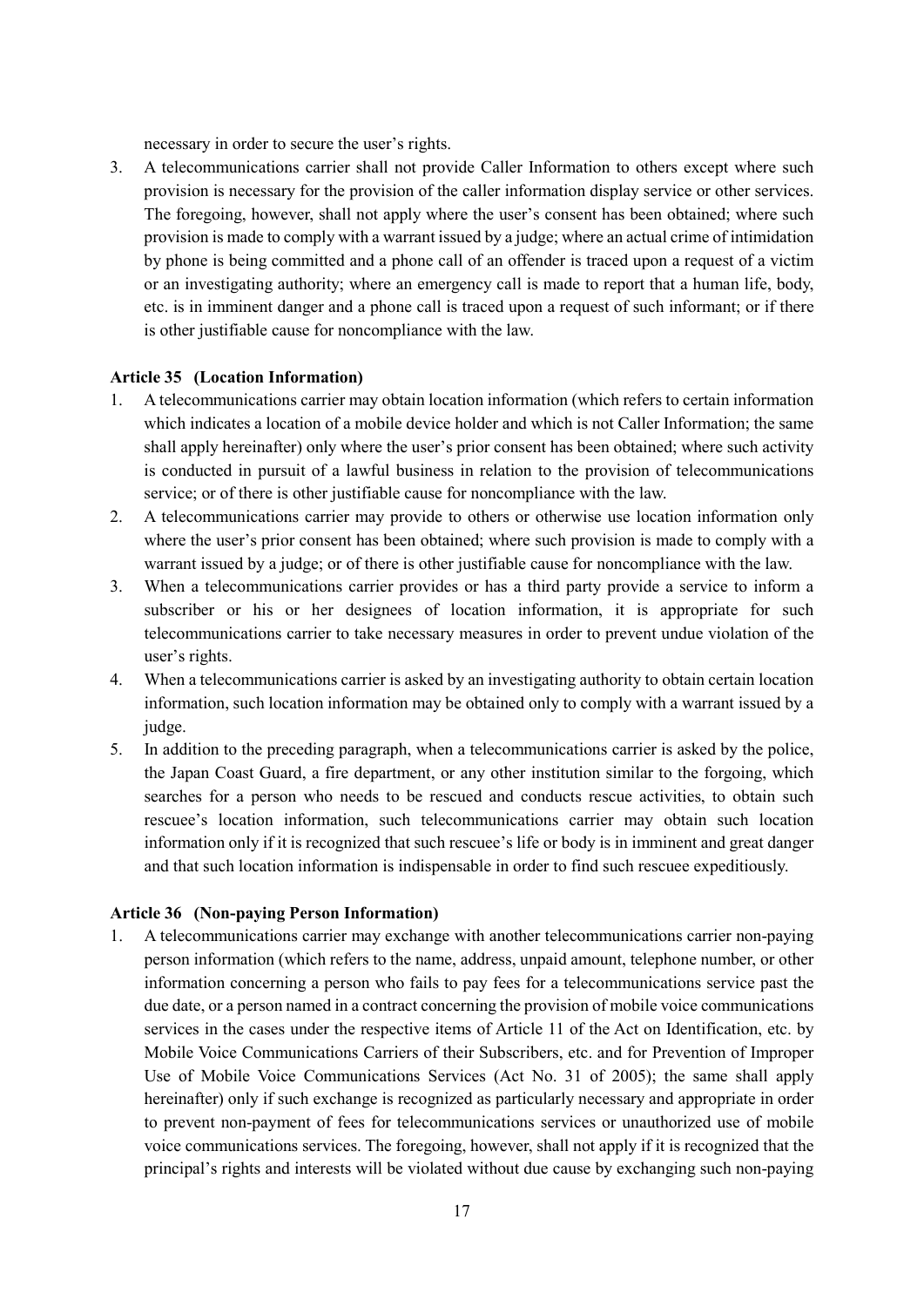person information.

- 2. When a telecommunications carrier exchanges non-paying person information with another telecommunications carrier, it is appropriate for such telecommunications carrier to inform a principal in advance of, or put them into a state where a principal can easily know, such exchange as well as items of non-paying person information to be exchanged, the scope of telecommunications carriers exchanging such information, and the name or appellation of a person in charge of the management of non-paying person information to be exchanged.
- 3. When a telecommunications carrier changes the name or appellation of the person in charge of the management of non-paying person information to be exchanged pursuant to the preceding paragraph, it is appropriate for such telecommunications carrier to inform a principal in advance of, or put them into a state where a principal can easily know, the specifics of such change.
- 4. It is appropriate for a telecommunications carrier which has exchanged non-paying person information to refrain from using such non-paying person information for any purpose other than screening at the time of entering into a subscription contract.
- 5. It is appropriate for a telecommunications carrier which has provided or received non-paying person information to take all possible measures, in particular, to manage such non-paying person information in an appropriate manner.

### **Article 37 (Subscriber Information Concerning Sending of Unsolicited Email)**

- 1. A telecommunications carrier may exchange with another telecommunications carrier subscriber information (which refers to a subscriber's name, address, and other information concerning such subscriber against whom a telecommunications carrier has taken usage suspension measures or whose contract has been terminated because such subscriber sent electronic mail to many persons simultaneously in violation of the provisions of the Act on Regulation of Transmission of Specified Electronic Mail (Act No. 26 of 2002) or otherwise sent electronic mail which is likely to cause hindrances to transmission and reception of electronic mails; the same shall apply hereinafter) if such exchange is recognized as particularly necessary and appropriate in order to prevent hindrances to transmission and reception of electronic mails due to simultaneous transmission to many persons. The foregoing, however, shall not apply if it is recognized that the principal's rights and interests will be violated without due cause by exchanging such subscriber information.
- 2. When a telecommunications carrier exchanges subscriber information with another telecommunications carrier, it is appropriate for such telecommunications carrier to inform a principal in advance of, or put them into a state where a principal can easily know, such exchange as well as items of subscriber information to be exchanged, the scope of telecommunications carriers exchanging such information, and the name or appellation of the person in charge of the control of subscriber information to be exchanged.
- 3. When a telecommunications carrier changes the name or appellation of the person in charge of the control of subscriber information to be exchanged pursuant to the preceding paragraph, it is appropriate for such telecommunications carrier to inform a principal in advance of, or put them into a state where a principal can easily know, the specifics of such change.
- 4. It is appropriate for a telecommunications carrier which has exchanged subscriber information to refrain from using such subscriber information for any purpose other than screening at the time of entering into a subscription contract.
- 5. It is appropriate for a telecommunications carrier which has provided or received subscriber information to take all possible measures, in particular, to manage such subscriber information in